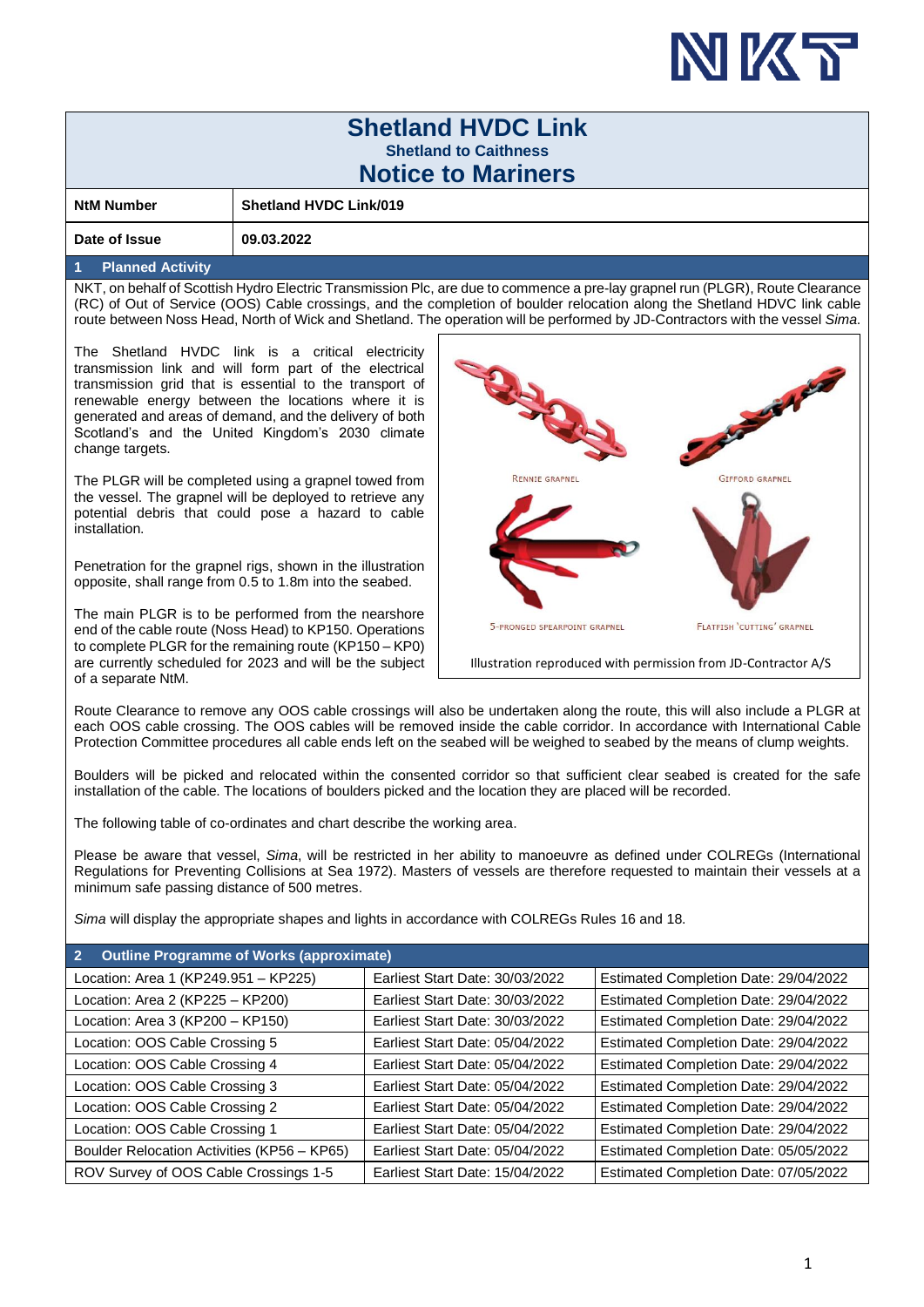

**These dates are subject to weather and operational uncertainties that could extend the overall duration to 21/05/2022, with the potential for further extension to the work duration.**

## **3 Chart of Activity Area**

Please find chart on the last page of the document.

**4 Safe Clearances, Navigation Safety Features and Safety Notes for Mariners** 

Vessels are requested to maintain a safe distance (500m) from *Sima*.

All vessels are required to comply with the COLREGS, especially rules 16 and 18 as *Sima* will be restricted in her ability to manoeuvre.

| 5<br><b>Vessel Details</b>                                                                                                                                               |                                                   |  |  |  |  |  |
|--------------------------------------------------------------------------------------------------------------------------------------------------------------------------|---------------------------------------------------|--|--|--|--|--|
| <b>Vessel Name:</b>                                                                                                                                                      | Sima                                              |  |  |  |  |  |
| <b>Vessel Type / LOA(m):</b>                                                                                                                                             | DP2 Offshore Installation Vessel / 81.37 m        |  |  |  |  |  |
| <b>IMO Number:</b>                                                                                                                                                       | 8418564                                           |  |  |  |  |  |
| <b>VHF Call Sign:</b>                                                                                                                                                    | OUXR2                                             |  |  |  |  |  |
| <b>MMSI:</b>                                                                                                                                                             | 219017151                                         |  |  |  |  |  |
| <b>Vessel Bridge Mobile:</b>                                                                                                                                             | +45 3068 5497                                     |  |  |  |  |  |
| <b>Vessel Sat Phone:</b>                                                                                                                                                 | +45 8213 6645                                     |  |  |  |  |  |
| <b>Onshore Contact:</b>                                                                                                                                                  | sima@jdcon.dk                                     |  |  |  |  |  |
| <b>Vessel Photo</b>                                                                                                                                                      | Reproduced with permission from JD-Contractor A/S |  |  |  |  |  |
| $6\phantom{1}6$<br><b>Project Contact Details</b>                                                                                                                        |                                                   |  |  |  |  |  |
| Scottish Hydro Electric Transmission Subsea Cable Installation Manager:<br>Name: Lorraine Wallington<br>Email: Lorraine.wallington@sse.com<br>Telephone: +44 7443 173906 |                                                   |  |  |  |  |  |
| <b>Scottish Hydro Electric Transmission Lead Project Manager:</b><br>Name: Chris Finnigan<br>Email: chris.finnigan@sse.com<br>Telephone: +44 7385 385654                 |                                                   |  |  |  |  |  |
| <b>Fisheries Liaison Officer (FLO):</b><br>Name: John Watt<br>Email: john.watt@brownmay.com<br>Telephone: +44 7590 880746                                                |                                                   |  |  |  |  |  |
| $\overline{7}$<br>Geographic co-ordinates of activity area<br>All positions quoted in WGS84 UTM Zone 30N and in degrees and decimal minutes                              |                                                   |  |  |  |  |  |

**Please note: The coordinates presented below represent a simplified centreline, the works will be completed -/+100m either side of this centreline. As illustrated in the chart**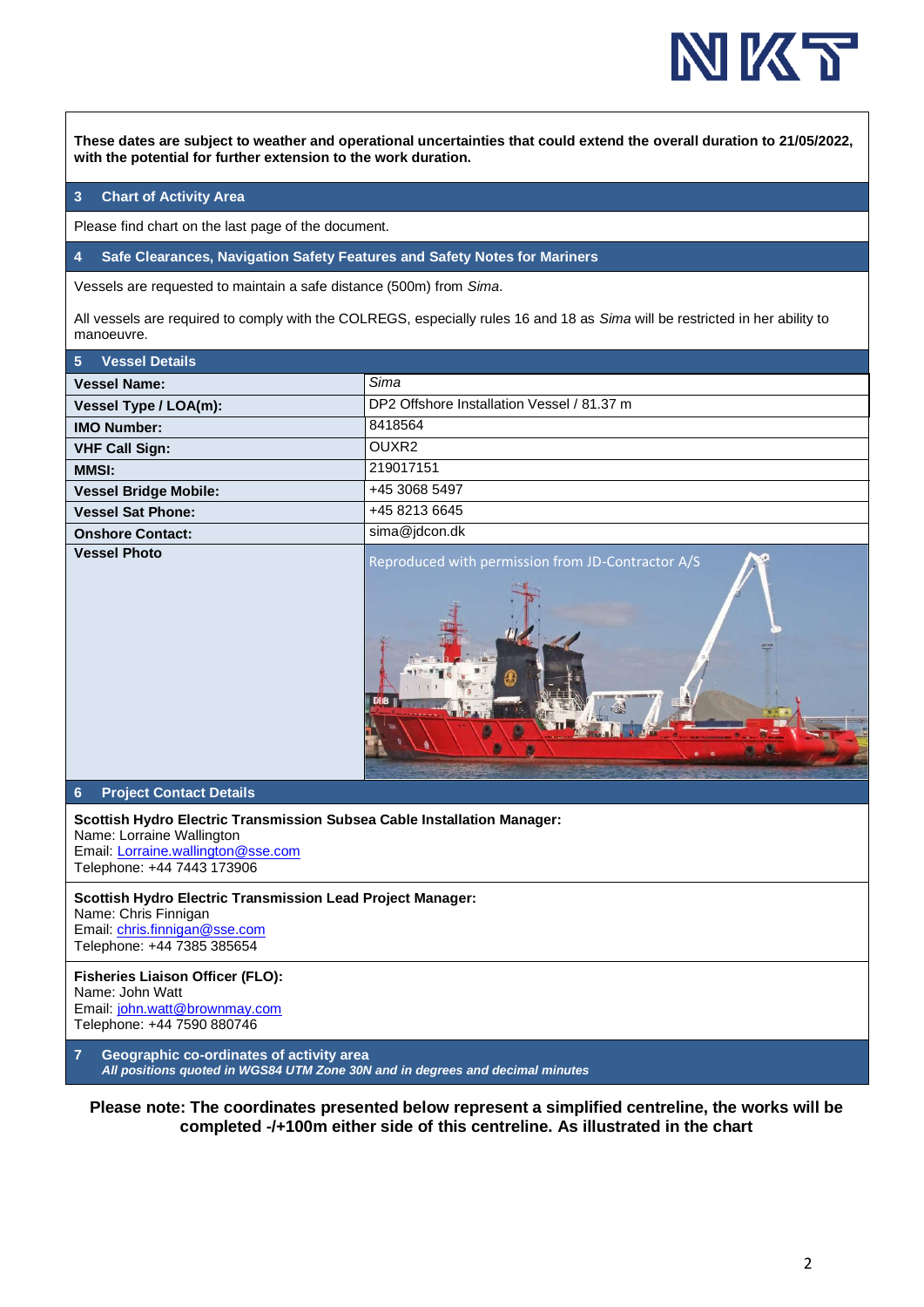

|                                                                        | <b>WGS84 UTM Zone 30N</b> |                 |                 | <b>Degrees Decimal Minutes</b> |           |             |        |   |  |
|------------------------------------------------------------------------|---------------------------|-----------------|-----------------|--------------------------------|-----------|-------------|--------|---|--|
| Area                                                                   | <b>Easting</b>            | <b>Northing</b> | <b>Latitude</b> |                                |           | Longitude   |        |   |  |
| <b>Location: Area 1</b><br>(KP249.951 - KP225)                         | 499317                    | 6480268         | $58^\circ$      | 27.785                         | N         | 003°        | 0.702  | W |  |
|                                                                        | 500125                    | 6480262         | $58^\circ$      | 27.781                         | ${\sf N}$ | 002°        | 59.870 | W |  |
|                                                                        | 507352                    | 6480336         | $58^\circ$      | 27.818                         | ${\sf N}$ | 002°        | 52.439 | W |  |
|                                                                        | 509129                    | 6480996         | $58^\circ$      | 28.171                         | N         | 002°        | 50.610 | W |  |
|                                                                        | 518825                    | 6483415         | $58^\circ$      | 29.456                         | N         | $002^\circ$ | 40.625 | W |  |
|                                                                        | 523657                    | 6484659         | $58^\circ$      | 30.113                         | ${\sf N}$ | 002°        | 35.645 | W |  |
| <b>Location: Area 2</b><br>(KP225 - KP200)                             | 523657                    | 6484659         | $58^\circ$      | 30.113                         | ${\sf N}$ | 002°        | 35.645 | W |  |
|                                                                        | 528516                    | 6485870         | $58^\circ$      | 30.748                         | ${\sf N}$ | 002°        | 30.633 | W |  |
|                                                                        | 538119                    | 6488497         | $58^\circ$      | 32.119                         | ${\sf N}$ | $002^\circ$ | 20.718 | W |  |
|                                                                        | 538216                    | 6498250         | $58^\circ$      | 37.374                         | N         | 002°        | 20.520 | W |  |
|                                                                        | 538217                    | 6498245         | $58^\circ$      | 37.371                         | N         | 002°        | 20.519 | W |  |
| <b>Location: Area 3</b><br>(KP200 - KP150)                             | 538217                    | 6498245         | $58^\circ$      | 37.371                         | ${\sf N}$ | 002°        | 20.519 | W |  |
|                                                                        | 538089                    | 6508056         | $58^\circ$      | 42.658                         | ${\sf N}$ | 002°        | 20.552 | W |  |
|                                                                        | 542208                    | 6516964         | $58^\circ$      | 47.435                         | N         | 002°        | 16.185 | W |  |
|                                                                        | 546968                    | 6525708         | $58^\circ$      | 52.117                         | N         | $002^\circ$ | 11.135 | W |  |
|                                                                        | 551683                    | 6534457         | $58^\circ$      | 56.798                         | ${\sf N}$ | 002°        | 6.107  | W |  |
|                                                                        | 552875                    | 6537274         | $58^\circ$      | 58.307                         | ${\sf N}$ | 002°        | 4.824  | W |  |
|                                                                        | 557002                    | 6542496         | $59^\circ$      | 01.089                         | ${\sf N}$ | 002°        | 0.437  | W |  |
| <b>OOS Cable Crossing 5</b>                                            | 551629                    | 6534364         | $58^\circ$      | 56.748                         | ${\sf N}$ | 002°        | 6.164  | W |  |
| <b>OOS Cable Crossing 4</b>                                            | 563450                    | 6564778         | $59^\circ$      | 13.038                         | N         | 001°        | 53.312 | W |  |
| <b>OOS Cable Crossing 3</b>                                            | 562878                    | 6569725         | $59^\circ$      | 15.708                         | ${\sf N}$ | 001°        | 53.827 | W |  |
| <b>OOS Cable Crossing 2</b>                                            | 563488                    | 6585324         | $59^\circ$      | 24.106                         | ${\sf N}$ | 001°        | 52.910 | W |  |
| <b>OOS Cable Crossing 1</b>                                            | 570304                    | 6624119         | $59^\circ$      | 44.939                         | ${\sf N}$ | 001°        | 44.938 | W |  |
| <b>Boulder Relocation</b><br><b>Activities (KP56 -</b><br><b>KP65)</b> | 571791                    | 6632478         | $59^\circ$      | 49.425                         | ${\sf N}$ | 001°        | 43.179 | W |  |
|                                                                        | 571826                    | 6632082         | $59^\circ$      | 49.212                         | N         | $001^\circ$ | 43.150 | W |  |
|                                                                        | 571203                    | 6627402         | $59^\circ$      | 46.698                         | ${\sf N}$ | 001°        | 43.912 | W |  |
|                                                                        | 570837                    | 6626251         | $59^\circ$      | 46.081                         | ${\sf N}$ | 001°        | 44.326 | W |  |
|                                                                        | 570453                    | 6624597         | $59^\circ$      | 45.194                         | ${\sf N}$ | 001°        | 44.770 | W |  |
|                                                                        | 570165                    | 6623665         | $59^\circ$      | 44.695                         | N         | $001^\circ$ | 45.096 | W |  |

## *Legal Notice*

*Please be advised that this Notice to Mariners should be treated as official notice of the nature, duration and location of the works which are scheduled to take place. During the period of this notice, failure to remove equipment or entry into the identified location in a manner that would constitute a hazard to the operations described may be considered a breach of the Convention on International Regulations for Preventing Collisions at Sea 1972 and/or the Merchant Shipping Act 1995 (a breach of which can carry criminal sanctions).*

*Additionally, should any failure to remove any equipment within the notified location, or the presence of any vessel, prevent, obstruct, or delay the works, Scottish Hydro Electric Transmission Plc may consider taking legal action to remove the obstruction and/or seek damages for any delay, in addition to any legal costs in doing so*.